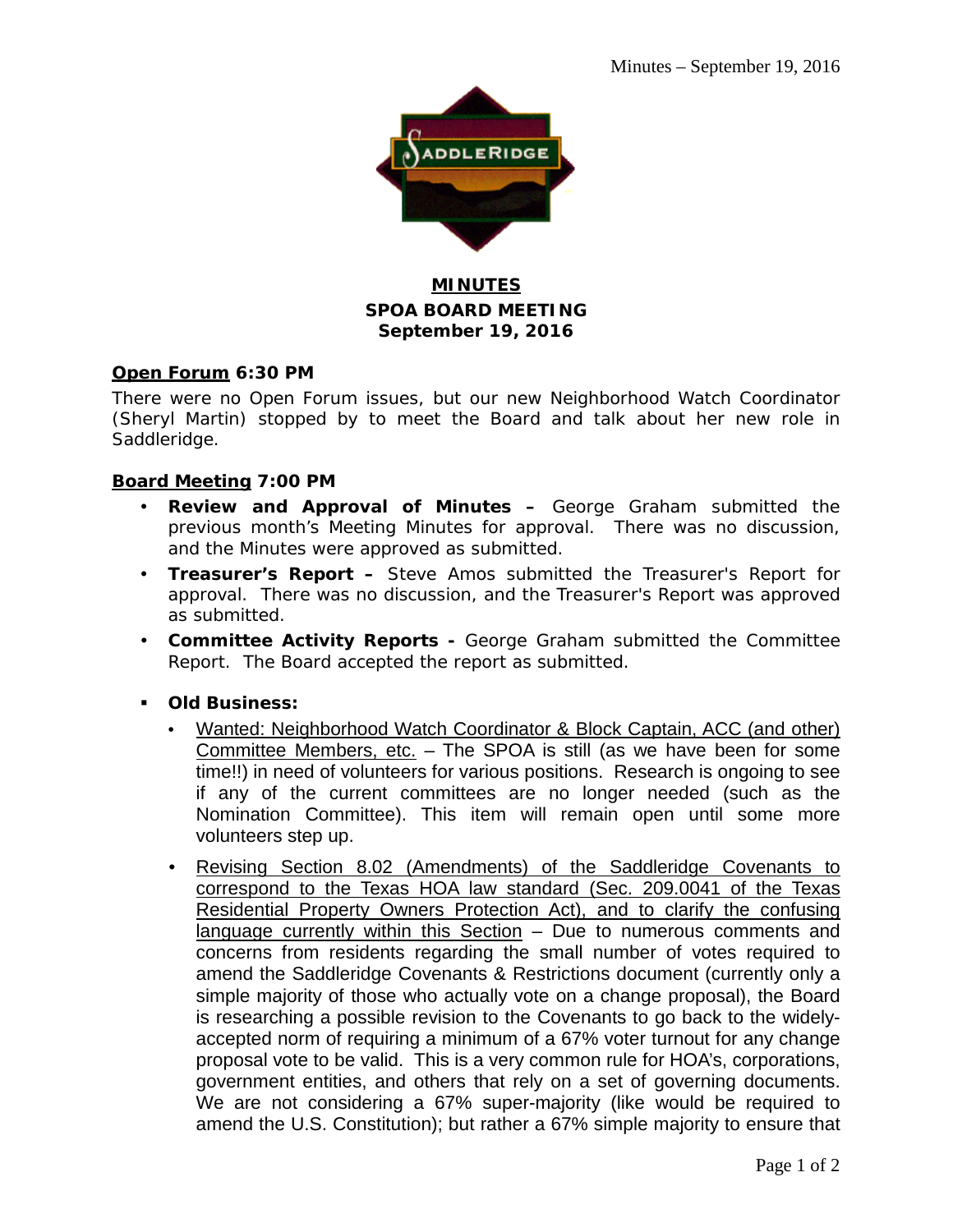any proposed change will be well-thought-out, discussed, and debated thoroughly before any vote is authorized.

This proposal will of course require a vote of Saddleridge property owners.

Update: The ballot packages were mailed out on September 23rd. Residents have until October 25 to return their completed ballots. This item will remain open.

• Rocks at the End of Mission Trail Have Been Moved Again – The barriers at the end of Mission Trail have been moved once again, allowing access to Fulton Ranch Road; but this time only enough for motorcycles to pass. This of course results in strangers cutting through Sadderidge on their way to wherever. The Board purchased 4 large stone blocks to shore up the rock blockades already there. However, this turned out to be only a short-term remedy; as the perpetrators then moved down a few feet and made a new path by cutting the fence and clearing the cedar scrub. This new path was plugged with more rocks thanks to resident John Koenreich, his tractor, and his large supply of yard rocks. The perps then did it again a few feet down from the previous incursion. The two people doing this were identified, and a complaint was filed with the Hays County Sheriff. Note that even after intervention by the Deputies, one of the previous trespassers is still cutting through the area, only this time through a resident's private property.

Update: We are still waiting on the County to install a guardrail at the end of the cul-de-sac as soon as a crew is available. This blockade should hopefully slow down the cut-through traffic. We ask residents to keep an eye out, and call the Deputies if you see anyone coming from that area that doesn't look "Saddleridge" (so far, it has been ratty small motorbikes without any license tags). This item will remain open.

- **New Business:**
	- 2016 National Night Out Planning The 18<sup>th</sup> Annual National Night Out will be held on Tuesday October  $4<sup>th</sup>$  from 6PM to 8PM at the Clubhouse. As usual, there will be free food and drinks for residents. Due to feedback from previous efforts, food will again be those wonderful huge Nathan's Hot Dogs from Sam's Club, along with chili, chips, beans, and desserts. Come and meet your new Neighborhood Watch Coordinator, Sheryl Martin (who has really jumped in and taken charge!!). She has an interesting surprise for us (on top of the usual first responders who stop by); a flag ceremony by local Scouts! Should be a fun event.

The meeting was adjourned at 7:30 PM.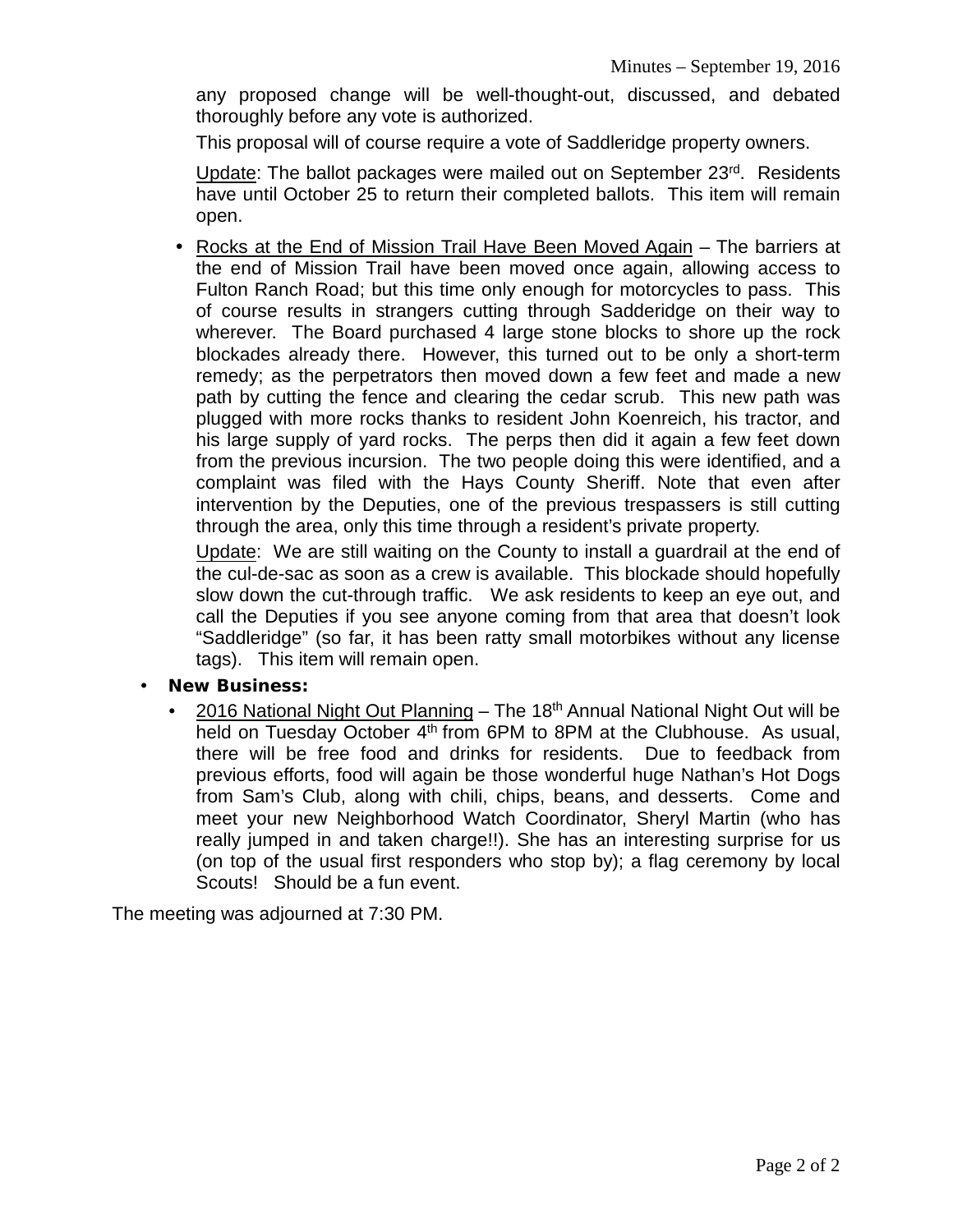09/02/16 **Cash Basis** 

### **SPOA Balance Sheet** As of August 31, 2016

|                                                  | Aug 31, 16  | Aug 31, 15 | \$ Change   |
|--------------------------------------------------|-------------|------------|-------------|
| <b>ASSETS</b>                                    |             |            |             |
| <b>Current Assets</b>                            |             |            |             |
| <b>Checking/Savings</b>                          |             |            |             |
| Ozona CD #305501                                 | 25.326.33   | 25,275.58  | 50.75       |
| Ozona CD #305552                                 | 25.305.58   | 25.254.89  | 50.69       |
| <b>Ozona Checking</b>                            | 11.105.93   | 11.525.01  | -419.08     |
| <b>Ozona Money Market</b>                        | 41,536.30   | 41,494.66  | 41.64       |
| <b>Total Checking/Savings</b>                    | 103.274.14  | 103,550.14 | $-276.00$   |
| <b>Accounts Receivable</b>                       |             |            |             |
| <b>Accounts Receivable</b>                       | $-200.00$   | 0.00       | $-200.00$   |
| <b>Total Accounts Receivable</b>                 | $-200.00$   | 0.00       | $-200.00$   |
| <b>Total Current Assets</b>                      | 103.074.14  | 103,550.14 | $-476.00$   |
| <b>Other Assets</b>                              |             |            |             |
| <b>Saddleridge Property</b>                      | 80,500.00   | 80,500.00  | 0.00        |
| <b>Total Other Assets</b>                        | 80,500.00   | 80,500.00  | 0.00        |
| <b>TOTAL ASSETS</b>                              | 183,574.14  | 184,050.14 | -476.00     |
| <b>LIABILITIES &amp; EQUITY</b><br><b>Equity</b> |             |            |             |
| <b>Opening Balance Equity</b>                    | 110.823.40  | 110,823.40 | 0.00        |
| <b>Retained Earnings</b>                         | 79.463.24   | 71.601.85  | 7.861.39    |
| Net Income                                       | $-6.712.50$ | 1,624.89   | $-8.337.39$ |
| <b>Total Equity</b>                              | 183.574.14  | 184.050.14 | -476.00     |
| TOTAL LIABILITIES & EQUITY                       | 183.574.14  | 184.050.14 | -476.00     |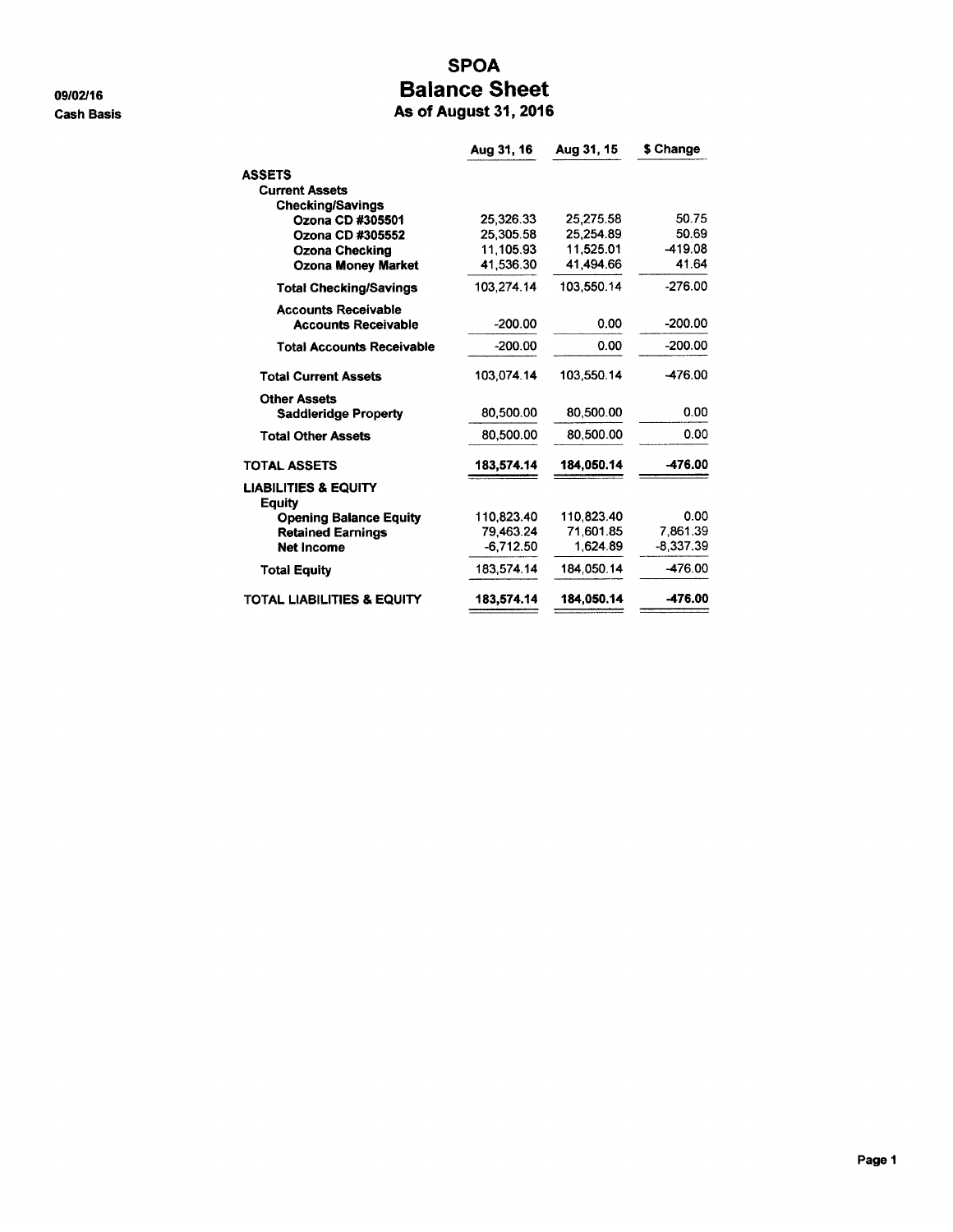3:58 PM

09/02/16

**Cash Basis** 

# **Saddleridge Property Owners Association** Profit & Loss Budget vs. Actual<br>January through August 2016

|                                                                    | Jan - Aug 16 | <b>Budget</b> | \$ Over Budget |
|--------------------------------------------------------------------|--------------|---------------|----------------|
| <b>Ordinary Income/Expense</b>                                     |              |               |                |
| Income                                                             |              |               |                |
| <b>Clubhouse Usage Fee</b>                                         | 400.00       | 275.00        | 125.00         |
| <b>HOA Dues Collected</b>                                          | 11.232.00    | 192.00        | 11,040.00      |
| <b>Interest Assessed Fees</b>                                      | 61.72        | 8.00          | 53.72          |
| Interest Income                                                    | 102.58       | 96.00         | 6.58           |
| <b>Resale Cert. Fee</b>                                            | 250.00       | 300.00        | $-50.00$       |
| <b>Transfer Fees</b>                                               | 250.00       | 250.00        | 0.00           |
| <b>Total Income</b>                                                | 12,296.30    | 1,121.00      | 11,175.30      |
| <b>Expense</b>                                                     |              |               |                |
| <b>Accounting</b>                                                  |              | 1,400.00      | $-175.00$      |
| Accounting-Bookkeeper                                              | 1,225.00     |               |                |
| <b>Total Accounting</b>                                            | 1,225.00     | 1,400.00      | $-175.00$      |
| <b>Annual Septic Contract</b>                                      | 0.00         | 245.00        | $-245.00$      |
| <b>Bank Charges</b>                                                |              |               |                |
| <b>Safe Deposit Box</b>                                            | 40.00        | 40.00         | 0.00           |
| <b>Service Charges</b>                                             | 5.00         |               |                |
| <b>Total Bank Charges</b>                                          | 45.00        | 40.00         | 5.00           |
| <b>Clubhouse Expenses</b>                                          |              |               |                |
| Cleaning                                                           | 350.00       | 400.00        | $-50.00$       |
| <b>Cleaning Supplies</b>                                           | 12.10        | 25.00         | $-12.90$       |
| <b>Heating and AC</b>                                              | 0.00         | 500.00        | $-500.00$      |
| Lighting                                                           | 14.05        |               |                |
| <b>Misc</b>                                                        | 287.41       |               |                |
| <b>Pest Control</b>                                                | 205.68       | 308.52        | $-102.84$      |
| <b>Septic Cleaning and Service</b>                                 | 245.00       | 485.00        | $-240.00$      |
| Trash                                                              | 265.28       | 258.72        | 6.56           |
| <b>Clubhouse Expenses - Other</b>                                  | 4,200.00     |               |                |
| <b>Total Clubhouse Expenses</b>                                    | 5,579.52     | 1,977.24      | 3,602.28       |
| <b>Food for Saddleridge Meetings</b><br><b>Food for Annual BBQ</b> | 468.53       | 450.00        | 18.53          |
| <b>Total Food for Saddleridge Meetings</b>                         | 468.53       | 450.00        | 18.53          |
| <b>Improvements</b>                                                |              |               |                |
| Landscaping                                                        |              |               |                |
| Lighting                                                           | 103.88       |               |                |
| Landscaping - Other                                                | 3.943.20     |               |                |
| <b>Total Landscaping</b>                                           | 4,047.08     |               |                |
| Other                                                              | 0.00         | 100.00        | $-100.00$      |
| <b>Total Improvements</b>                                          | 4,047.08     | 100.00        | 3,947.08       |
| <b>Insurance-HOA Liability</b>                                     | 727.00       | 730.00        | $-3.00$        |
| Insurance, D&O                                                     | 3,057.00     | 2,445.00      | 612.00         |
| <b>Lawn Maintenance</b>                                            | 974.28       | 1,786.16      | $-811.88$      |
| <b>Legal-Attorney Fees</b>                                         | 0.00         | 325.00        | $-325.00$      |
| <b>Mailings</b>                                                    | 0.00         | 300.00        | $-300.00$      |
| <b>Miscellaneous</b>                                               |              |               |                |
| <b>Legal Records</b>                                               | 0.00         | 60.00         | $-60.00$       |
| <b>Office Supplies</b>                                             | 0.00         | 210.00        | $-210.00$      |
| <b>Printer Cart.</b>                                               | 0.00         | 60.00         | $-60.00$       |
| <b>Website Domain</b>                                              | 0.00         | 60.00         | $-60.00$       |
| <b>Website Hosting Fee</b>                                         | 0.00         | 180.00        | $-180.00$      |
| <b>Total Miscellaneous</b>                                         | 0.00         | 570.00        | $-570.00$      |
| <b>PEC Electricity</b>                                             | 914.13       | 1,304.49      | $-390.36$      |
| <b>Reconciliation Discrepancies</b>                                | 0.00         | 0.00          | 0.00           |
| Taxes                                                              | 1,971.26     | 2,000.00      | $-28.74$       |
| <b>Total Expense</b>                                               | 19,008.80    | 13,672.89     | 5,335.91       |
| <b>Net Ordinary Income</b>                                         | $-6,712.50$  | $-12,551.89$  | 5,839.39       |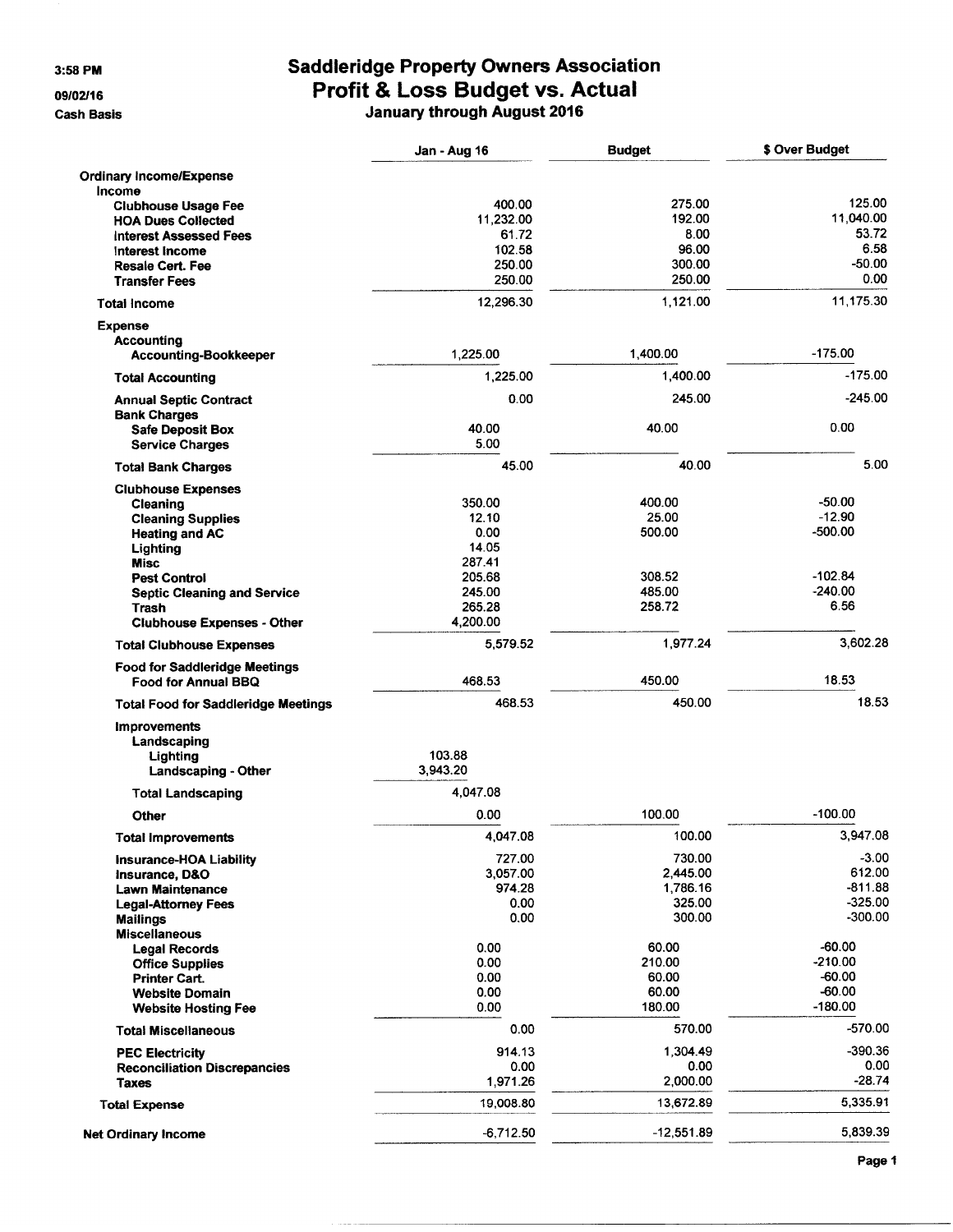3:58 PM

09/02/16 **Cash Basis** 

# **Saddleridge Property Owners Association** Profit & Loss Budget vs. Actual<br>January through August 2016

|            | Jan - Aug 16 | <b>Budget</b> | \$ Over Budget |
|------------|--------------|---------------|----------------|
|            |              |               |                |
| Net Income | $-6.712.50$  | $-12,551.89$  | 5,839.39       |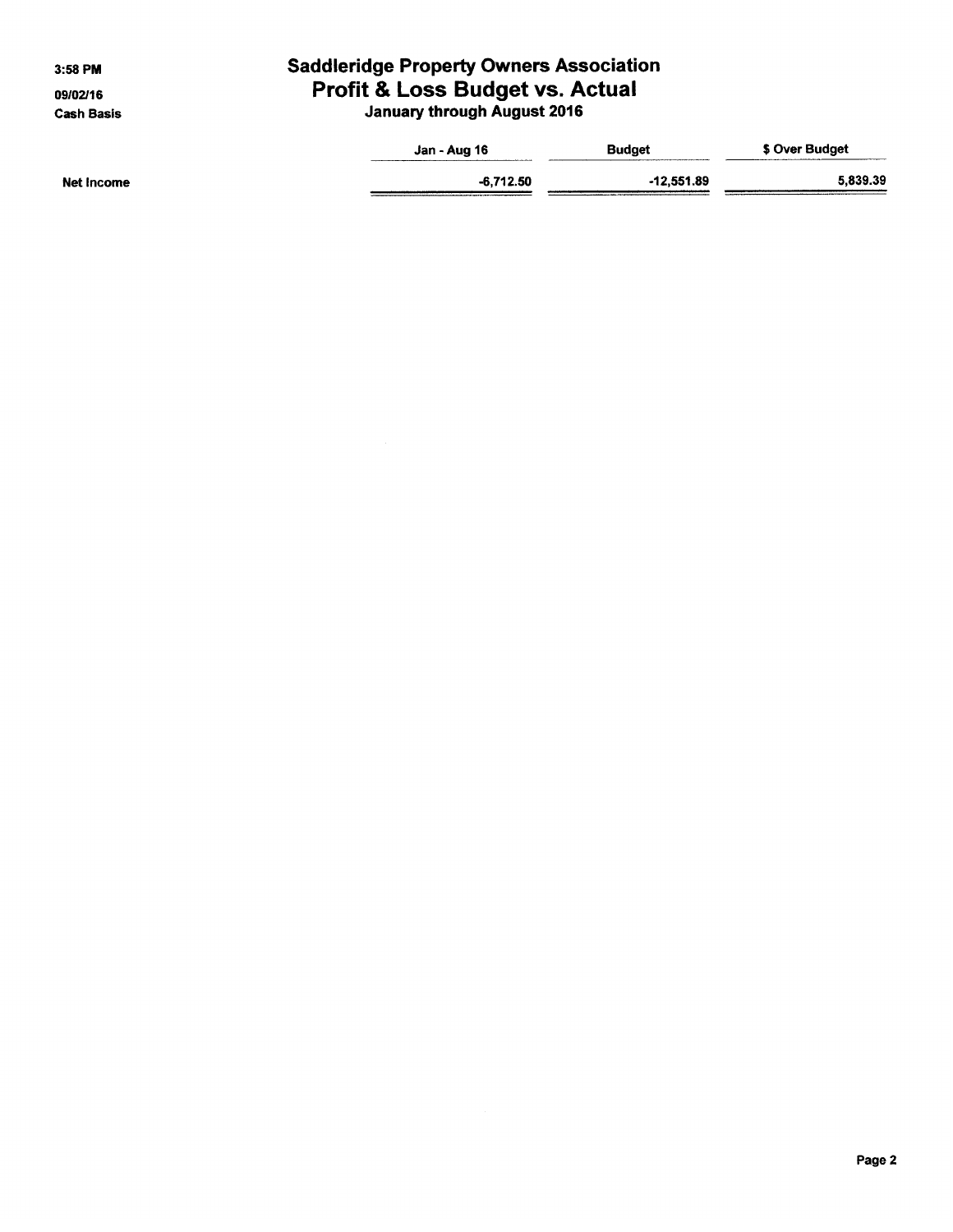

### **COMMITTEE ACTIVITY REPORT**

**Date: September 2016** 

### **Architectural Committee**

**Chairperson:** Rick Cardenas 847-7363

- Henry Hicks, 121 Mission Trail: Wooden fence with gate.
- Alan and Valerie Nies, 400 Packsaddle Pass: Stone fence at west property line.
- Rich and Addie Compeau, 201 Mission Trail: Barn.

### **Maintenance Committee**

**Chairperson:** Bo Garrett 512-496-8358

Nothing to report.

#### **Landscape / Firewise Committee**

**Chairperson:** John Savage 432-352-5031

Nothing to report.

### **Clubhouse Committee**

**Chairperson:** Brenda Musselwhite 512-722-3404

Clubhouse rented once in August.

### **Neighborhood Watch Committee**

**Chairperson:** Sheryl Martin 559-779-5510

Block Captains needed for Blocks 1 & 3. Backup Watch Coordinator also needed. Quarterly Block captain meetings are being set up. NNO planning in progress.

## **Website Committee**

**Chairperson:** Joe Williams 847 0390

Nothing to report.

**Nomination Committee Chairperson:** Open

Did not report.

**Property Owners Committee**

**Chairperson:** Francis Savage 847 0955

Did not report.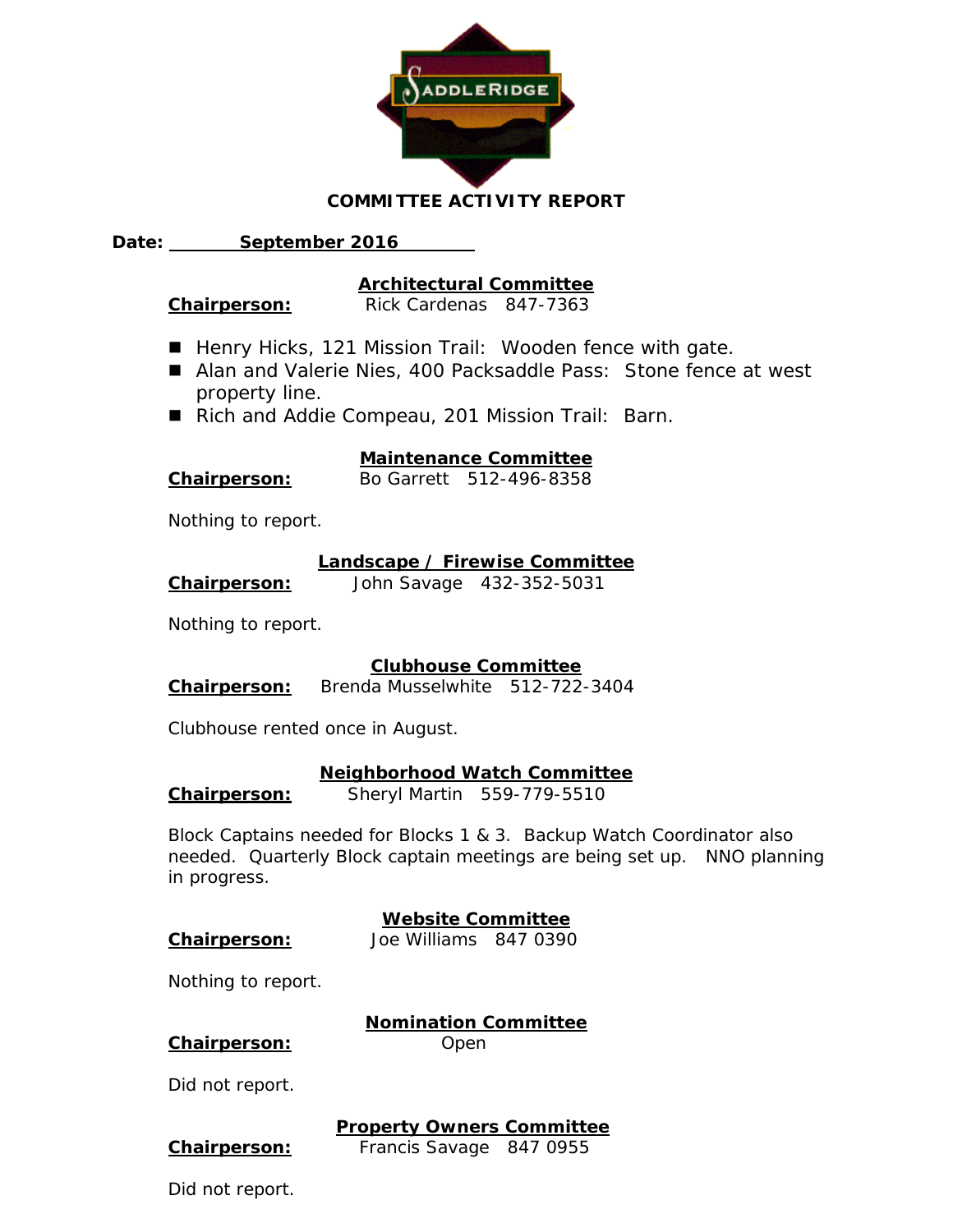**From:** George Graham [mailto:jensenguy@austin.rr.com] **Sent:** Saturday, September 24, 2016 7:08 PM **To:** 'R Eastlake' **Subject:** SPOA Notice - Saddleridge Covenant Change Vote - Please Read

Bob, please send to the Saddleridge distribution list at your convenience. Thanks, George G.

\_\_\_\_\_\_\_\_\_\_\_\_ This e-mail notice is sent in compliance with Sec. 209.0056 of the Texas Property Code.

September 23, 2016

Dear Saddleridge Property Owners:

Over the last year, SPOA Board members have received comments and concerns from residents regarding both the confusing language and the content of Section 8.02 ("Amendments") of the current Saddleridge Covenants & Restrictions document.

The concern about the confusing language is obvious; it is highly-confusing, even to our SPOA lawyer!

The concern about the content is regarding the small number of votes required to change any part of the Saddleridge Covenants & Restrictions document. The current requirement for a valid covenant-change proposal vote is only a simple majority of those who actually take time to vote on a change proposal. There is no current requirement regarding a minimum number of votes needed to approve a covenant-change proposal. Please note that the original Saddleridge Covenants did include a 67% minimum vote requirement.

The great majority of HOA covenant documents across Texas demand that at least a 67% voter turnout must occur for a covenant change proposal vote to be valid. Some HOA's state an even higher percentage; but the percentage is actually capped at 67% per the 2011 Texas Property Owner Protection Act. This 67% number is a very common rule for HOA's, corporations, government entities, and others that rely on a set of governing documents. We are not considering a 67% super-majority (as would be required to amend the U.S. Constitution); but rather a 67% simple majority. This will help ensure that any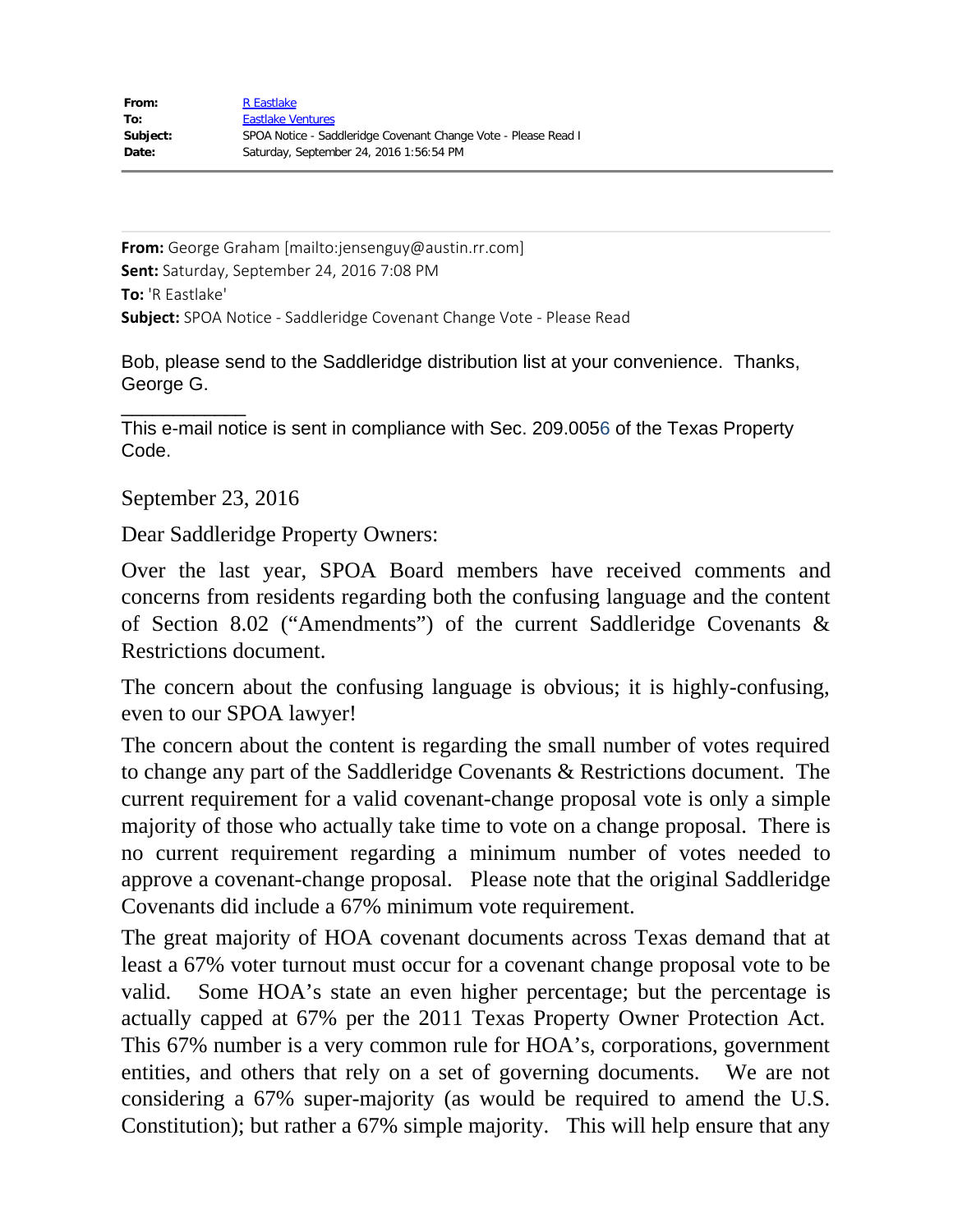covenant change proposal will be well-thought-out, and discussed and debated thoroughly before any vote is authorized. This minimum turnout will also ensure that any covenant change vote outcome will reflect the views of a statistically-significant cross-section of Saddleridge residents.

## **Two options for Section 8.02 are being put to a vote:**

**Option 1** is to clarify the current confusing language (keeping the legal intent the same as it is currently), but add back a 67% minimum vote requirement for any covenant change proxy vote to be valid.

**Option 2** is to clarify the current confusing language (keeping the legal intent the same as it is currently); while maintaining the current zero minimum vote requirement for any covenant change proxy vote to be valid.

The ballot packages were mailed out today. Once you receive your ballot package, please read the detailed materials *carefully*, understand how it may affect you, **and vote**; as this change could affect all property owners in Saddleridge. Weekly voting reminders will also be sent via email and on NextDoor.

Please note that this is a **secret ballot**. However, per Texas HOA Statutes, to be a valid ballot the ballot must be signed by the property owner. Only the ballot counter, who by law cannot divulge to anyone how a particular resident voted, will have access to the completed ballots.

The voting cut-off date is October 25, 2016 (the return envelope must be postmarked by that date). All property owners should vote on this issue, so the outcome accurately reflects the wishes of the majority of the entire neighborhood.

Please direct any questions to a Board member. Thanks in advance to all who will take the time to vote! Your timely action on this matter is greatly appreciated.

The Saddleridgge Board of Directors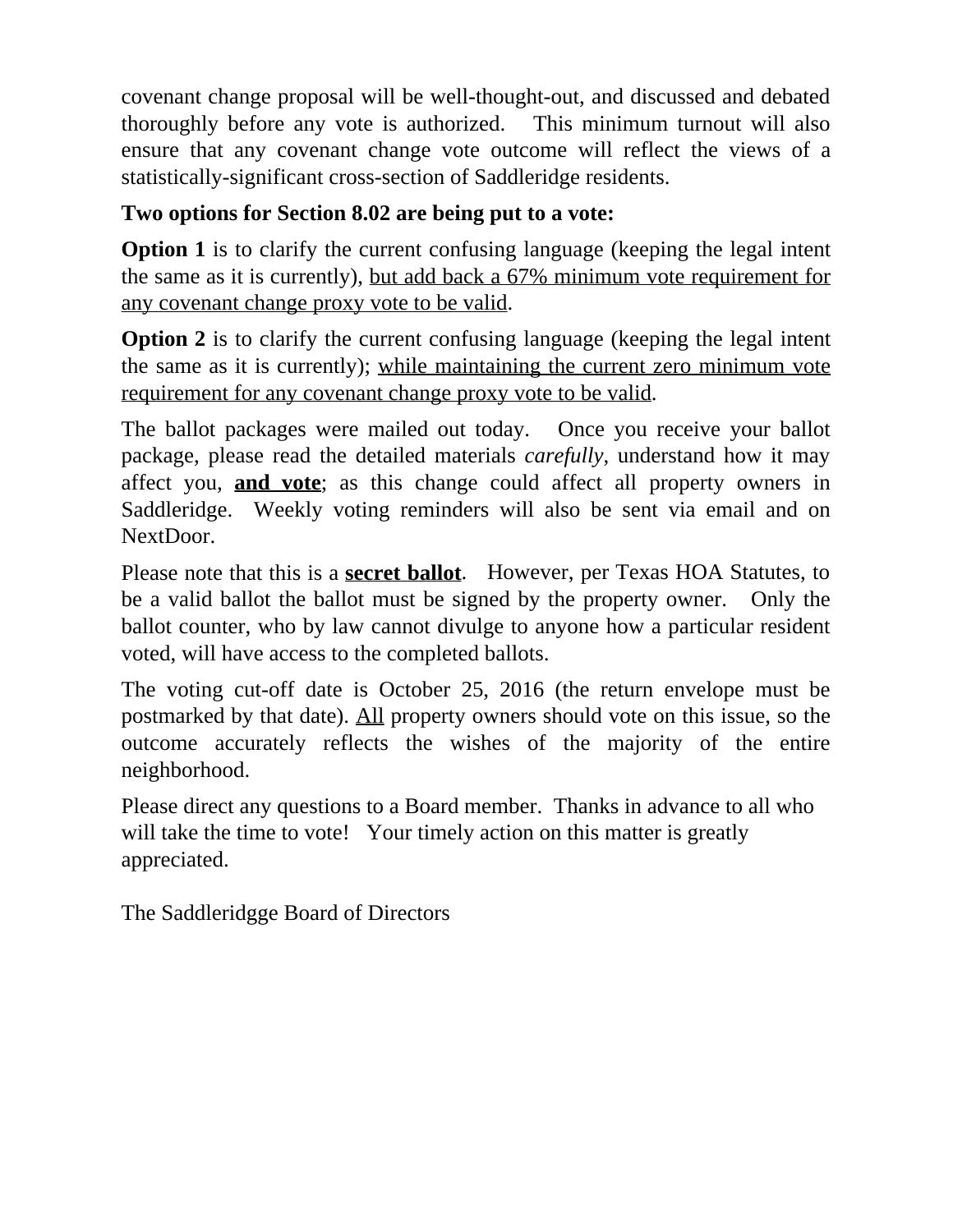September 25, 2016

Dear Saddleridge Property Owners:

Over the last year, SPOA Board members have received comments and concerns from residents regarding both the confusing language and the content of Section 8.02 ("Amendments") of the current Saddleridge Covenants & Restrictions document.

The concern about the confusing language is obvious; it is highly-confusing, even to our SPOA lawyer!

The concern about the content is regarding the small number of votes required to change any part of the Saddleridge Covenants & Restrictions document. The current requirement for a valid covenant-change proposal vote is only a simple majority of those who actually take time to vote on a change proposal. There is no current requirement regarding a minimum number of votes needed to approve a covenantchange proposal.

The great majority of HOA covenant documents across Texas demand that at least a 67% voter turnout must occur for a covenant change proposal vote to be valid. Some HOA's state an even higher percentage; but the percentage is actually capped at 67% per the 2011 Texas Property Owner Protection Act. This 67% number is a very common rule for HOA's, corporations, government entities, and others that rely on a set of governing documents. We are not considering a 67% super-majority (as would be required to amend the U.S. Constitution); but rather a 67% simple majority. This will help ensure that any covenant change proposal will be well-thought-out, and discussed and debated thoroughly before any vote is authorized. This minimum turnout will also ensure that any covenant change vote outcome will reflect the views of a statistically-significant cross-section of Saddleridge residents.

## **Two options are being proposed for Section 8.02:**

**Option 1** is to clarify the current confusing language (keeping the legal intent the same as it is currently), but adding a 67% minimum vote requirement for any covenant change proxy vote to be valid.

**Option 2** is to clarify the current confusing language (keeping the legal intent the same as it is currently); while maintaining the current zero minimum vote requirement for any covenant change proxy vote to be valid.

Please read this proposal *carefully*, understand how it may affect you, **and vote**; as this change could affect all property owners in Saddleridge. The proposal is to change Section 8.02 ("Amendments") of the Saddleridge DECLARATION OF COVENANTS, CONDITIONS AND RESTRICTIONS document to read as follows: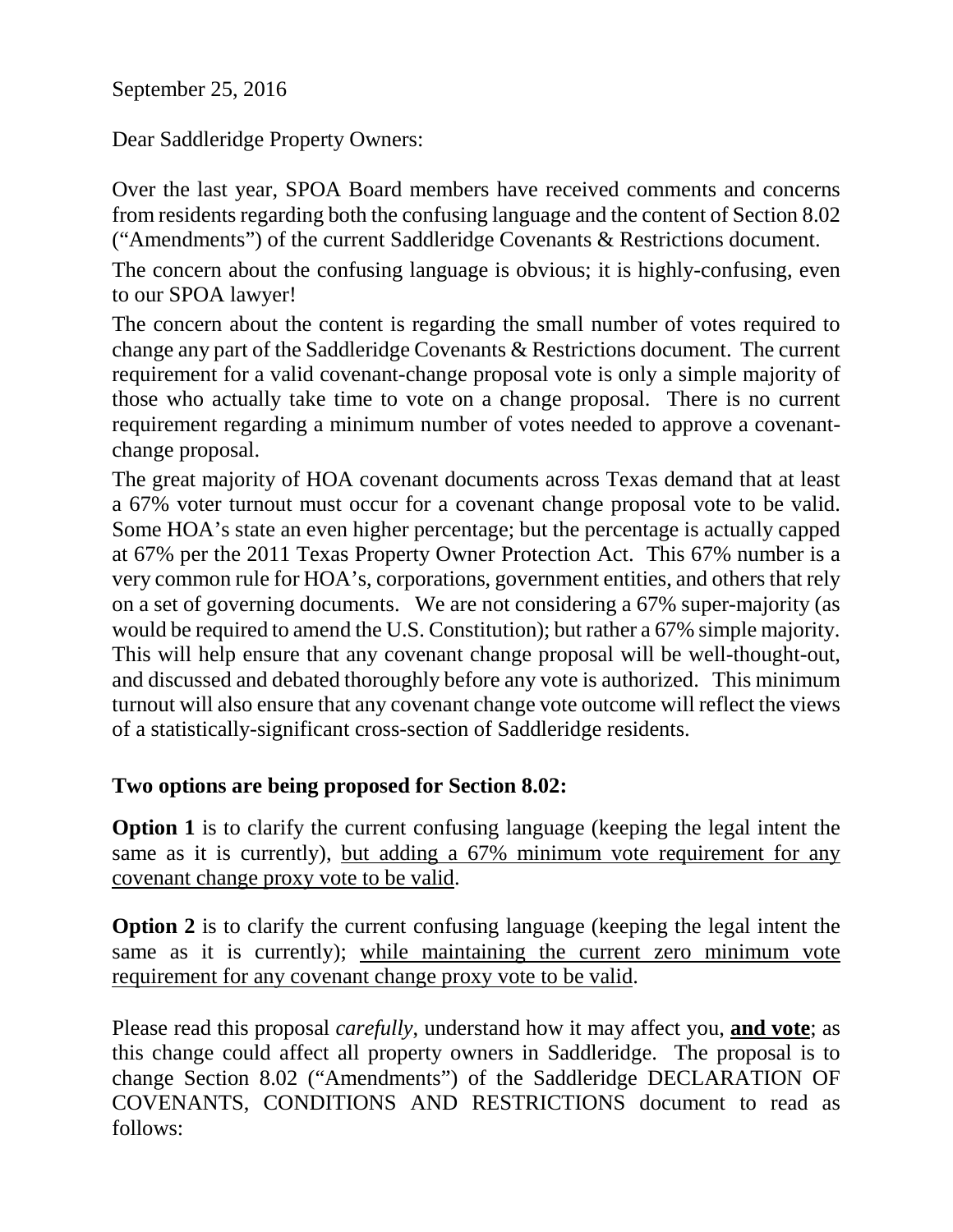## **PROPOSED AMENDMENT LANGUAGE FOR SECTION 8.02**:

## **Option 1:**

## **Proposed Language with a 67% Minimum Proxy Vote Requirement:**

**Section 8.02** Amendments. This Declaration may be amended or changed in whole or in part at any time by either a written instrument signed by Owners representing not less than sixty-seven percent (67%) of the Tracts, or by signed ballots representing a majority of not less than sixty-seven percent (67%) of the total votes allocated to property owners entitled to vote on the amendment of the Declaration. There shall be one vote per Tract. Owners owning more than one Tract shall have one vote for each Tract owned. If the Declaration is amended by a written instrument signed by those Owners representing not less than sixty-seven percent (67%) of the Tracts, such amendment must be approved by said Owners within three hundred sixty-five (365) days of the date the first Owner executes such amendment. The date an Owner's signature is acknowledged shall constitute prima facia evidence of the date of execution of said amendment by such Owner. Those Owners entitled to cast votes of the Association may also vote to amend this Declaration, in person or by proxy, at a meeting of the Owners duly called for such purpose, written notice of which shall be given to all Owners at least ten (10) days and not more than sixty (60) days in advance, and which shall set forth the purpose of such meeting. Notwithstanding any provision contained in the Bylaws to the contrary, a quorum, for purposes of such meeting, shall consist of not less than sixty-seven percent (67%) of the Owners (in person or by proxy) entitled to vote. Any such amendment shall become effective when an instrument is filed for record in the Official Public Records of Hays County, Texas, accompanied by a certificate signed by a majority of the Board of Directors, stating that the required number of Owners executed the instrument amending this Declaration or cast a written vote, in person or by proxy, in favor of said amendment at the meeting called for such purpose. Copies of the written ballots pertaining to such amendment shall be retained by the Association for a period of not lessthan three (3) years after the date of filing of the amendment.

## **Option 2:**

## **Proposed Language with No Minimum Proxy Vote Requirement:**

**Section 8.02** Amendments. This Declaration may be amended or changed in whole or in part at any time by either a written instrument signed by Owners of the Tracts representing not less than sixty-seven percent (67%) of the Tracts, or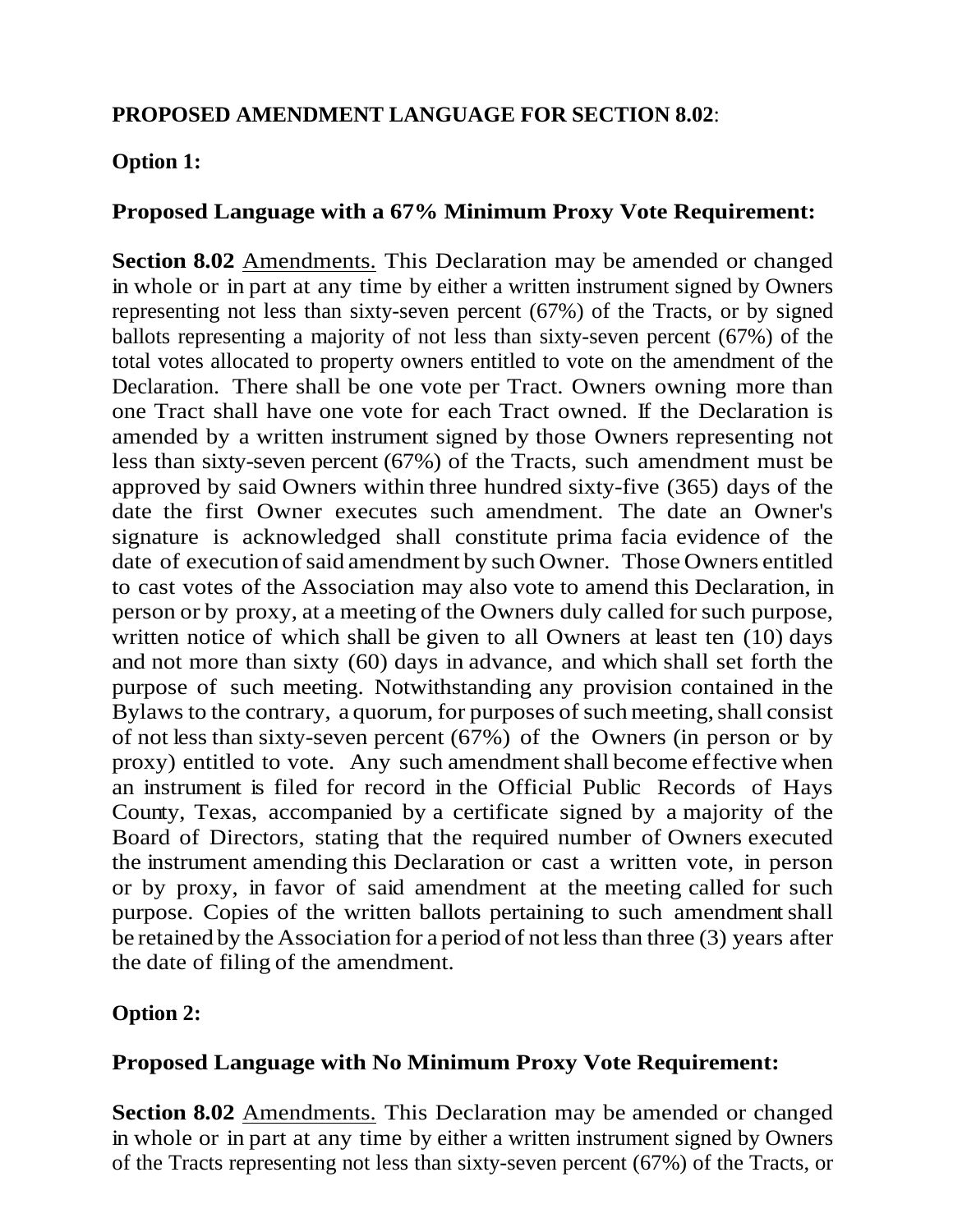by signed ballots representing a majority of the Owners of the Tracts responding to a written request and entitled to vote on the amendment of the Declaration. There shall be one vote per Tract. Owners owning more than one Tract shall have one vote for each Tract owned. If the Declaration is amended by a written instrument signed by those Owners representing not less than sixty-seven percent (67%) of the Tracts, such amendment must be approved by said Owners within three hundred sixty-five (365) days of the date the first Owner executes such amendment. The date an Owner's signature is acknowledged shall constitute prima facia evidence of the date of execution of said amendment by such Owner. Those Owners entitled to cast votes of the Association may also vote to amend this Declaration, in person or by proxy, at a meeting of the Owners duly called for such purpose, written notice of which shall be given to all Owners at least ten (10) days and not more than sixty (60) days in advance, and which shall set forth the purpose of such meeting. Notwithstanding any provision contained in the Bylaws to the contrary, a quorum, for purposes of such meeting, shall consist of not less than sixty-seven percent (67%) of the Owners (in person or by proxy) entitled to vote. Any such amendment shall become effective when an instrument is filed for record in the Official Public Records of Hays County, Texas, accompanied by a certificate signed by a majority of the Board of Directors, stating that the required number of Owners executed the instrument amending this Declaration or cast a written vote, in person or by proxy, in favor of said amendment at the meeting called for such purpose. Copies of the written ballots pertaining to such amendment shall be retained by the Association for a period of not lessthan three (3) years after the date of filing of the amendment.

## **Summary:**

For the democratic process to work properly, *every* property owner should make their views known by casting a vote on this proposal. Please note that *this is a secret vote*; the votes will be tallied by a paid record keeper, who by law can only release the number of votes for each Option, but not if or how any particular resident voted. The Board would appreciate receiving your vote on this issue no later than **October 25, 2016** (the cut-off date). The SPOA Board hopes that you will give this proposal the consideration it deserves, and voice your opinion by voting before the deadline. Should any questions arise, please contact any Board member. Thank you in advance for your input.

Please return the completed ballot in the enclosed stamped addressed envelope ASAP. Thank you for taking an active part in your neighborhood.

The Saddleridge Board of Directors